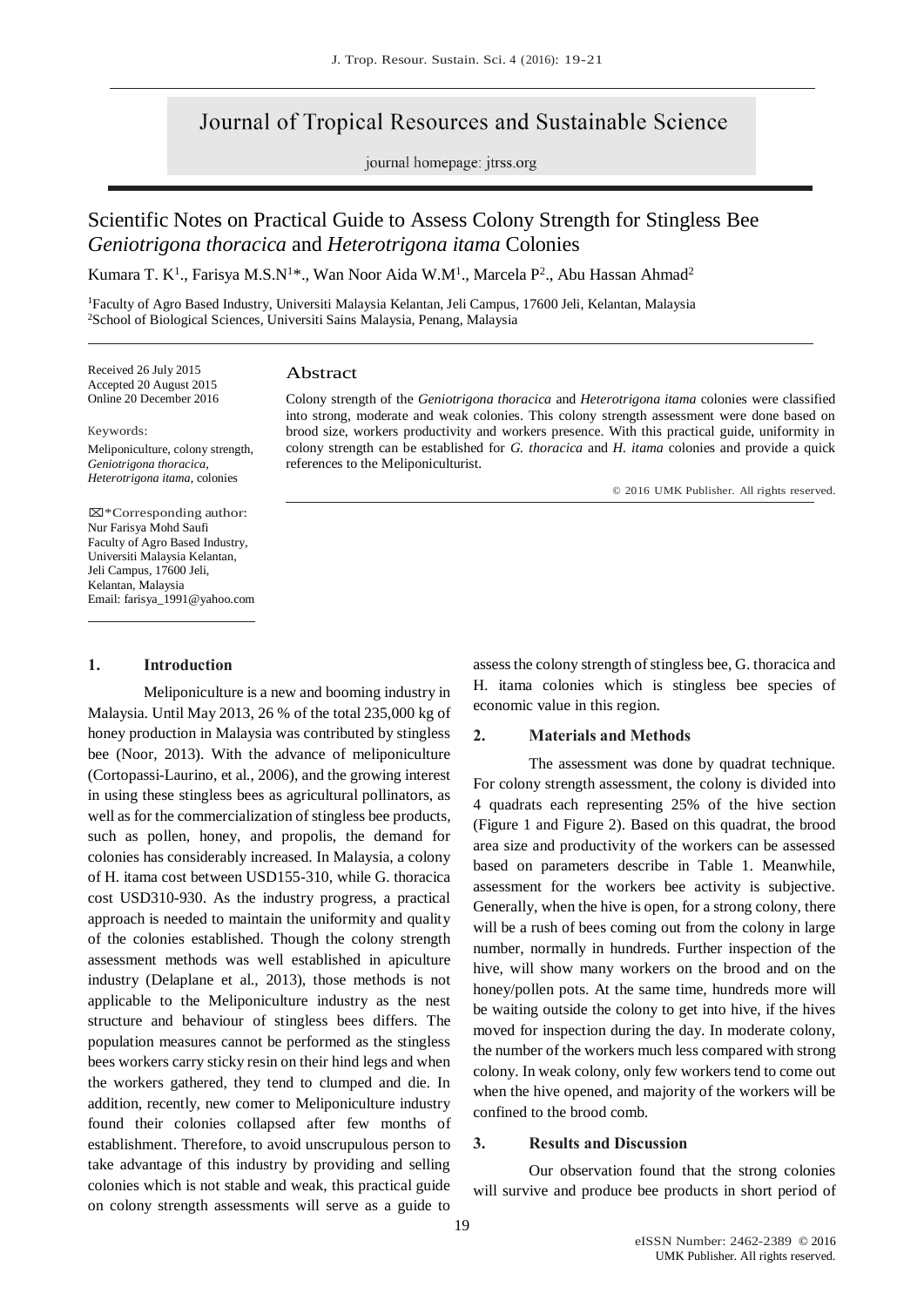time after establishment. The moderate colonies have a 50% of survival chances, whereas the weak colonies have less than 50% survival chance. During our study, we found bee farmers divide the one single strong colony into 2-3 daughter colonies.

**Table 1:** Classification of colony strength for *G. thoracica* and *H. itama*.

| <b>Parameters</b> | <b>Colony</b> strength |                |                |
|-------------------|------------------------|----------------|----------------|
|                   | <b>Strong</b>          | Moderate       | Weak           |
|                   | (Figure 1A $&$         | (Figure 1C $&$ | (Figure 1E $&$ |
|                   | 1B; Figure 2A          | 1D; Figure 2C  | 1F; Figure     |
|                   | $&$ 2B)                | & 2D)          | 2E & 2F)       |
| <b>Brood</b>      | $> 25\%$               | $< 25\%$       | $< 25\%$       |
| combs size        |                        |                |                |
| <b>Workers</b>    | $>$ 75 % of the        | 25-50% of the  | $>50\%$ of the |
| productivity      | hive bottom            | hive bottom    | hive bottom    |
|                   | covered with           | not covered    | not covered    |
|                   | propolis               | with propolis  | with propolis  |
|                   | involcrum/hon          | involcrum/hon  | involcrum/ho   |
|                   | ey pots/pollen         | ey pots/pollen | ney            |
|                   | pots                   | pots           | pots/pollen    |
|                   |                        |                | pots           |
| Workers           | Heavy                  | Moderate       | Small          |
| presence          | presence of            | presence of    | number of      |
|                   | worker                 | workers        | workers        |



**Figure 1:** Geniotrigona thoracica colonies. A & B – strong colonies; C& D – moderate colonies; E&F - weak colonies. Dashed white lines divided into quadrats with each quadrat represent 25% of the hive.

Each daughter colony normally provided with the queen cells or virgin queen with the assumption either the new queen will emerge or the virgin queen will mate and lay eggs. Unfortunately, these daughter colonies fall in moderate and weak colony strength assessment. In most cases these colonies collapsed after few months of establishment.



**Figure 2**: *Heterotrigona itama* colonies. A & B – strong colonies; C& D – moderate colonies; E&F - weak colonies. Dashed white lines divided into quadrats with each quadrat represent 25% of the hive.

Otherwise, we noticed, when few colonies of same species purchased in a cohort, some of the colony was found to return to the much strong colony from the same cohort. This proved the colonies were actually originated from single strong colony. Therefore, we raised caution to the Meliponiculturist to be aware and if possible avoid getting moderate and weak colonies. Previously, we established the colony strength based on the age of the colony with colonies aged more than 6 months as strong colony, 3-6 months as moderate colony and less than 3 month as weak colony. This previous classification was based on the assumption that the daughter colony will be independent from the mother colony after 6 months. However, colony maturation depends on the species, environments and food scarcity. When the daughter colonies have a productive queen and the food sources are abundant, they become independent much faster. In addition, most of the bee farmers do not document the date they divide the colonies. Therefore, we opted for the current colony strength assessment describes as it is practical and useful for a quick assessment in the farm before the colonies being procured.

## **4. Conclusion**

This practical guide is used to assess colony strength of stingless bee in a standard hive. As multiple new designs of hives being sold in the market, the potential investor should be caution as the design of hive and species differs, this practical guide might not be applicable.